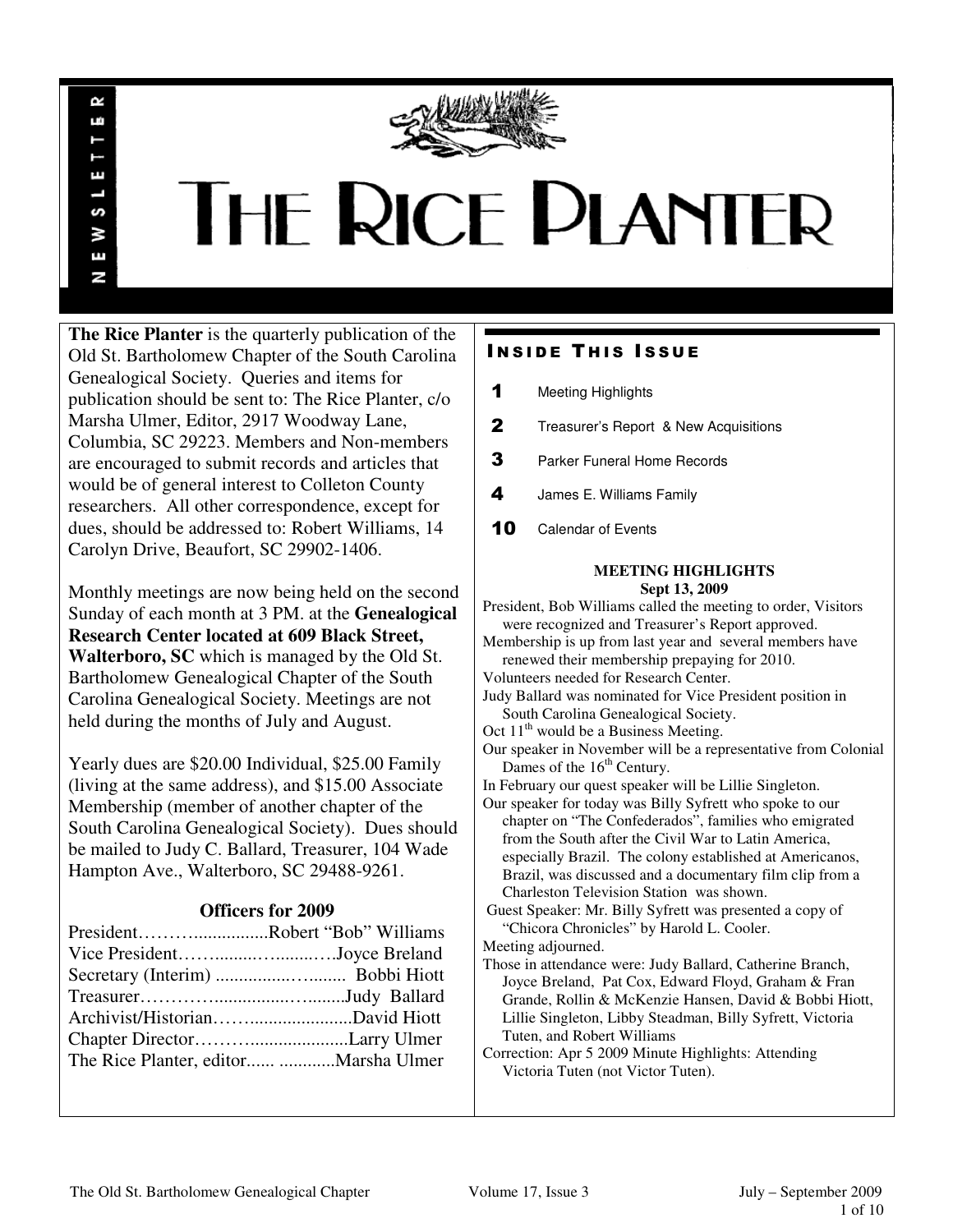| <b>TREASURER'S REPORT HIGHLIGHTS</b>                                      |                             |                      |
|---------------------------------------------------------------------------|-----------------------------|----------------------|
| May 1, 2009 – August 31, 2009                                             |                             |                      |
| <b>Beginning Balance</b>                                                  |                             | 3,003.05             |
| Income:                                                                   |                             |                      |
| <b>Book Sales</b>                                                         | 160.00                      |                      |
| Dues                                                                      | 465.00                      |                      |
| Copies                                                                    | 9.00                        |                      |
| Donations                                                                 | 255.00                      |                      |
| Microfilm Fund                                                            | 20.00                       |                      |
| <b>Total Income:</b>                                                      |                             | 909.00               |
| <b>Expenses:</b>                                                          |                             |                      |
| <b>Dues</b>                                                               | 99.00                       |                      |
| Microfilm Purchased                                                       | 192.00                      |                      |
| Fire Insurance                                                            | 139.07                      |                      |
| Printing of Brochure                                                      | 25.68                       |                      |
| Donation for Junior                                                       |                             |                      |
| Pioneer Cert. Prog.                                                       | 150.00                      |                      |
| OSBC Workshop Exp.                                                        | 43.97                       |                      |
| <b>SCGS</b> Reception                                                     | 15.00                       |                      |
| <b>Newsletters</b>                                                        | 83.46                       |                      |
| Postage                                                                   | 52.80                       |                      |
| Books & Subscriptions                                                     | 70.00                       |                      |
| <b>Total Expenses:</b>                                                    |                             | -870.98              |
|                                                                           |                             |                      |
| <b>Ending Balance:</b>                                                    |                             | 3,041.07             |
| NEW ACQUISITIONS TO OLD ST. BARTHOLOMEW                                   |                             |                      |
|                                                                           | <b>GENEALOGICAL CHAPTER</b> |                      |
|                                                                           | <b>RESEARCH CENTER</b>      |                      |
|                                                                           |                             |                      |
| <b>NAME OF ITEM</b>                                                       |                             | <b>DONOR</b>         |
| Index to SC Mag. Of Ancestral Res.                                        |                             |                      |
| Vols. 11-20 by Holcomb, B                                                 |                             | OSBC                 |
| Index to SC Mag. Of Ancestral Res.                                        |                             |                      |
| Vols. 21-30                                                               |                             | OSBC                 |
| SC Negros 1877-1900 by Tindall, GB<br>The Hickmans of Colleton County, SC |                             | David Hiott          |
| By Hickman, C. E., et al                                                  |                             | Stanley Hickman      |
| Greenville Co., SC Cemetery Survey, Vol. 4                                |                             |                      |
| By Greenville Chapter                                                     |                             | Judy Ballard         |
| The Book of Syfretts - Syphretts                                          |                             |                      |
| By Syfrett, Harold W.                                                     |                             | <b>Billy Syfrett</b> |
| Some (Colleton Names) Who Served in the                                   |                             |                      |
| CSA by Syfrett, Billy (Compiler)                                          |                             | <b>Billy Syfrett</b> |
| History of Appleby's Church<br>By Appleby, J. Gavin                       |                             | <b>Billy Syfrett</b> |
| Marriage & Death  (Presbyterian)                                          |                             |                      |
| By Holcomb, B given in memory of                                          |                             |                      |
| Vern Zielensky)                                                           |                             | OSBC                 |
| Old Photo Walterboro H. S. Class of 1941                                  |                             | Jane Cook            |
|                                                                           |                             |                      |
| To Make This Land Our Own (Purrysburg, SC)                                |                             |                      |
| By Migliazzo, A. C.                                                       |                             | Robert Williams      |
| SC Postcards, Vol 10, Sumter Co., SC                                      |                             |                      |
| By Woody, H. & Thigpen, A.<br>Women of the Lowcountry: A St. Peter's      |                             | Lillie Singleton     |

## **NEW ACQUISITIONS TO OLD ST. BARTHOLOMEW GENEALOGICAL CHAPTER RESEARCH CENTER Cont'**

| <b>NAME OF ITEM</b>                         | <b>DONOR</b>         |
|---------------------------------------------|----------------------|
| Irish Roots, A History of Wm McCormick      |                      |
| Descendants & Connections of Old            |                      |
| Barnwell District, 1795-2005 (given         |                      |
| in memory of Bobbi Hiott's mother,          |                      |
| Vernelle Zielensky By Chavis, Doris         |                      |
| McCormick                                   | Joyce Breland        |
| Descendants of Thomas Muckenfuss by         |                      |
| Rootsweb source                             | <b>Billy Syfrett</b> |
| Southerners in Brazil, Masons, Confederados |                      |
| By Billy Syfrett                            | <b>Billy Syfrett</b> |
| Roll of CSA Vets at Orangeburg Reunion 1910 |                      |
| By U.D.C, Orangeburg, SC                    | <b>Billy Syfrett</b> |
| Isaac (Otto) Hutto, from Rhine to Edisto    |                      |
| By Hutto, Edgar                             | <b>Billy Syfrett</b> |
| Lest We Forget, Ackerman - Willis Family    |                      |
| By Ackerman, T. M.                          | <b>Billy Syfrett</b> |
| Langdales of Colleton by Langdale, G. W.    | <b>Billy Syfrett</b> |
| Smoak Family Records by Smoak, I. A. Jr.    | Smoak, I. A. III     |
| Southern Cousins (Cook, Fennell, etc) By    |                      |
| Bowers, G. W.                               | <b>Billy Syfrett</b> |
| Weeks Family Tree (parial copy)             |                      |
| By Griffin, G. W. and other                 | <b>Billy Syfrett</b> |
| The Rauch, Smoke & Smoak Family             |                      |
| By Prince, B.O.                             | <b>Billy Syfrett</b> |
| The Smoak, Smoke, Rauch Family, Facts &     |                      |
| By Smoak, Neil A.                           | <b>Billy Syfrett</b> |
| Lefvendahl, Smoak & Related Family Records  |                      |
| By Lefvendahl, G. A.                        | <b>Billy Syfrett</b> |
| 3 year Membership of "The Yarborough        |                      |
| <b>Family Newsletter</b>                    | James Yarborough     |

## **PARKER FUNERAL HOME RECORDS Corrections for Volume 17 Issue 3 April – June 2009**

| <b>Under Lemuel Craven:</b>                                                                                                 |
|-----------------------------------------------------------------------------------------------------------------------------|
| Dau: Mrs. Frampton (not Franklin) Crosby                                                                                    |
| Mrs. Robert Dittmer (not Dittner)                                                                                           |
| <b>Under Frampton Crosby:</b>                                                                                               |
| Sis: Mrs. Carey (not Casey) Crosby                                                                                          |
| <b>Under Robert Hucks Crosby:</b>                                                                                           |
| Bro: Attie (not Atlie) E. Crosby                                                                                            |
| <b>Under Ernest Lee Culpepper:</b>                                                                                          |
| Dau: Mrs. Drury (not Druy) White                                                                                            |
| <b>Under Mary "Mamie " Webb Gooding</b>                                                                                     |
| Father: Edward Jones (not James) Webb                                                                                       |
| Thank you David, sometimes I misread the handwriting of<br>others and it gives me great pleasure to make these corrections. |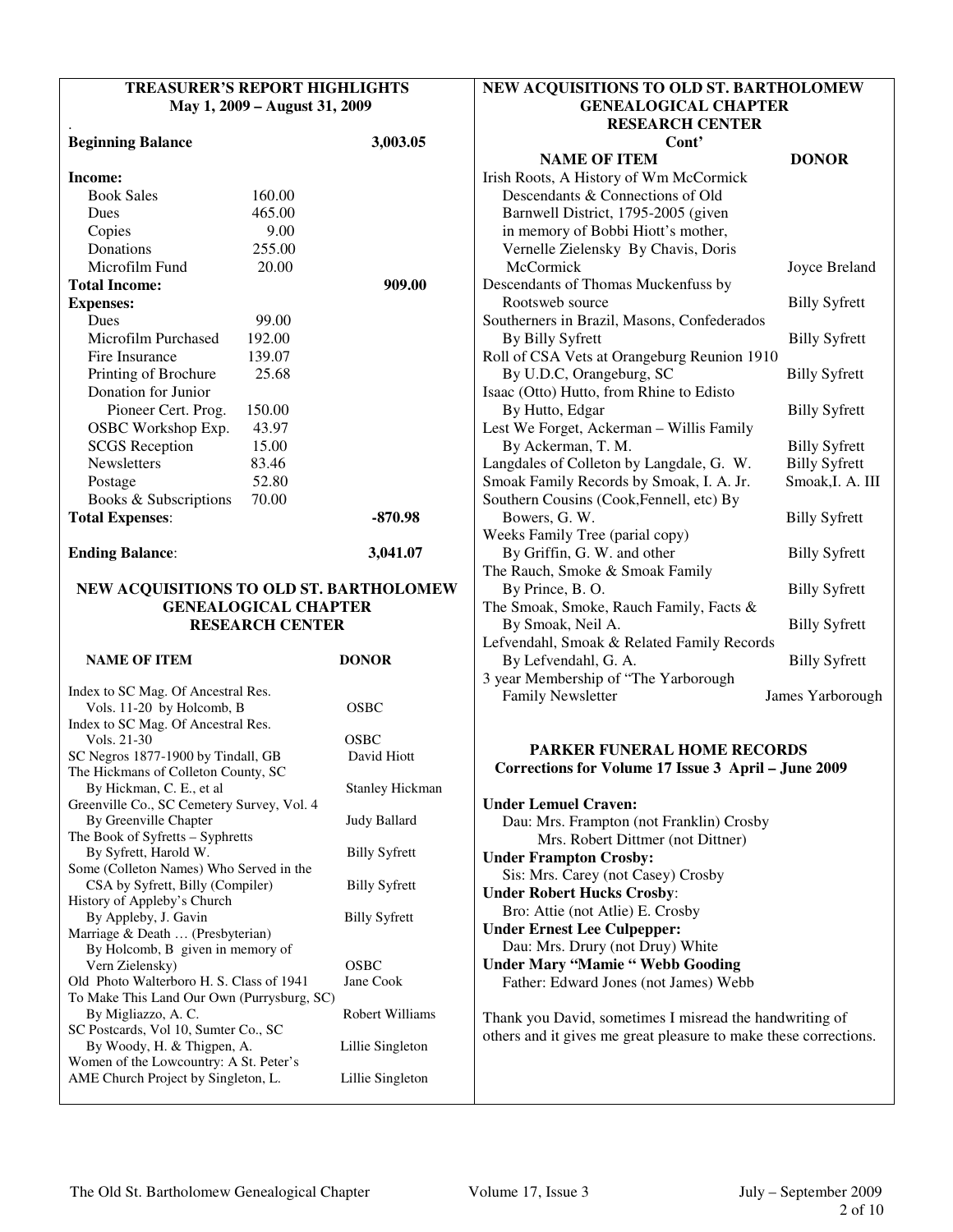## **PARKER FUNERAL HOME RECORDS**

b. May 20 1905 Walterboro, Colleton County, SC b. May 12 1875 Liverpool, England d. Nov 16 1955 Colleton County, SC d. Apr 02 1955 Colleton County, SC bur: Live Oak Cemetery, Walterboro, SC bur: Live Oak Cemetery, Walterboro, SC Occ: Carpenter 1<sup>st</sup> Spouse: Late Carrie Nettles<br>
Spouse: Louise Thompson<br>
2<sup>nd</sup> Spouse: Ida Nettles Spouse: Louise Thompson 2<sup>nd</sup> Spouse: Ida Nettles<br>
Father: George William Guilford b. Liverpool, Eng. 2<sup>nd</sup> Spouse: Ida Nettles 2<sup>nd</sup> Spouse: Ida Nettles Father: George William Guilford b. Liverpool, Eng. Mother: Carolyn Nettles b. Colleton County, SC Father: George S. Guilford, b. Portland, Me Son: George Thomas Guilford of Walterboro, SC Mother: Jane Hore b. Liverpool, England Dau : Mrs. Newton L. Sikes of Charleston, SC Son: Harry W. Guilford of Walterboro, SC Bro: Henry Guilford of Walterboro, SC Ernest S. Guilford of Walterboro, SC Sis: Mrs. Frank Gentry of Walterboro, SC Dau: Mrs. H. L. Gentry of Walterboro, SC

b. Jan 24 1895 Colleton County, SC b. about 1896 Colleton County, SC d. Dec 22 1955 Veteran Hospital, Montgomery, AL d. Apr 02 1955 Walterboro, Colleton County, SC bur: Ackerman Cemetery, Round O, SC bur: Live Oak Cemetery, Walterboro, SC Spouse: Alice Seale Hiers of Troy, AL Spouse: Essie Bridge Father: Rev. Jasper T. Hiers b. Bamberg County, SC Occ: Mgr. Parts Dept Breland Chev.Co/Farmer Mother: Louise A. Ackerman b. Colleton County, SC Father: Jasper O'Quinn b. Colleton County, SC Sis: Mrs. M. H. Hiott of Walterboro, SC Mother: Mary Wright b. Colleton County, SC Veteran of World War I Step-Mother: Kate O'Quinn of Ritter, SC

b. Aug 26 1878 Spartanburg County, SC Sis: Mrs. Owen P. Bridge of Walterboro, SC d. Nov 27 1955 Colleton County Hospital, Walterboro, SC Mrs. Harry Proctor of Williston, SC bur: Evergreen Cemetery Mrs. Randolph Padgett of Walterboro, SC Spouses: Late Mrs. Martha Stedman Owens Veteran of World War I Late Mrs. Ellen Huggins Owens Present: Mrs. May Carter Owens **Padgett, Atigres Benjamin** Occ: Live Stock Dealer b. Sep 20 1880 Colleton County, SC Mother: Sara Belcher b. Spartanburg, County, SC bur: Live Oak Cemetery, Walterboro, SC Son: Pink Owens of Spartanburg, SC Spouse Idalee Risher John Owens of Harleyville, SC Occ: Retired Farmer Dau: Mrs. Tom Williams of Spartanburg, SC Father: William R. Padgett b. Bamberg County, SC Mrs. D. W. Jennings of Spartanburg, SC Mother: Maggie Prine b. Georgia Mrs. Harold O'Quinn of Miami, FL Son: Heyward Padgett of Walterboro, SC Mrs. Frank Player of Georgetown, SC Randolph Padgett of Walterboro, SC 17 Grandchildren Harold Padgett of Ehrhardt, SC

b. Mar 25 1911 Colleton County, SC Bro: W. Arthur Padgett of Walterboro, SC d. Feb 04 1955 Walterboro, SC Sis: Mrs. Claudia Seigler of Round O, SC bur: Live Oak Cemetery, Walterboro, SC Spouse: Leon C. Parker Father: Henry F. Petite b. Colleton County, SC Mother: Edith Odom b. Florida Son: Thomas Leon Parker of Ohio Everette Francis Parker – Student Citadel

**Guilford, George Edwin** . **Guilford, George William** Ernest Guilford of Walterboro, SC George Edwin Guilford of Walterboro, SC Half-Sis: Miss Mildred Guilford of Walterboro, SC Miss Jenny Mildred Guilford (12 yrs) 3 Grandchildren Sis: Mrs. H. E. (Fannie) Radcliffe of Santa Rosa, CA **Hiers, William Carey 2018 19:30 19:30 19:30 19:30 19:30 19:30 19:30 19:30 19:30 19:30 19:30 19:30 19:30 19:30 19:30 19:30 19:30 19:30 19:30 19:30 19:30 19:30 19:30 19:30 19:30 19:30 19:30 19:30 19:30 19:30 19:30 19:30 19:** 

 Bro: Melvin O'Quinn of Winter Haven, FL **O'Neal O'Quinn of Ritter, SC O'Neal O'Quinn of Ritter, SC** 

Father: Hiram Owens b. Spartanburg County, SC d. Apr 12 1955 Colleton County Hospital, Walterboro, SC Dau: Mrs. England of Bamberg, SC **Parker, Alene Marie Petite** Mrs. T. L. Wright of Walterboro, SC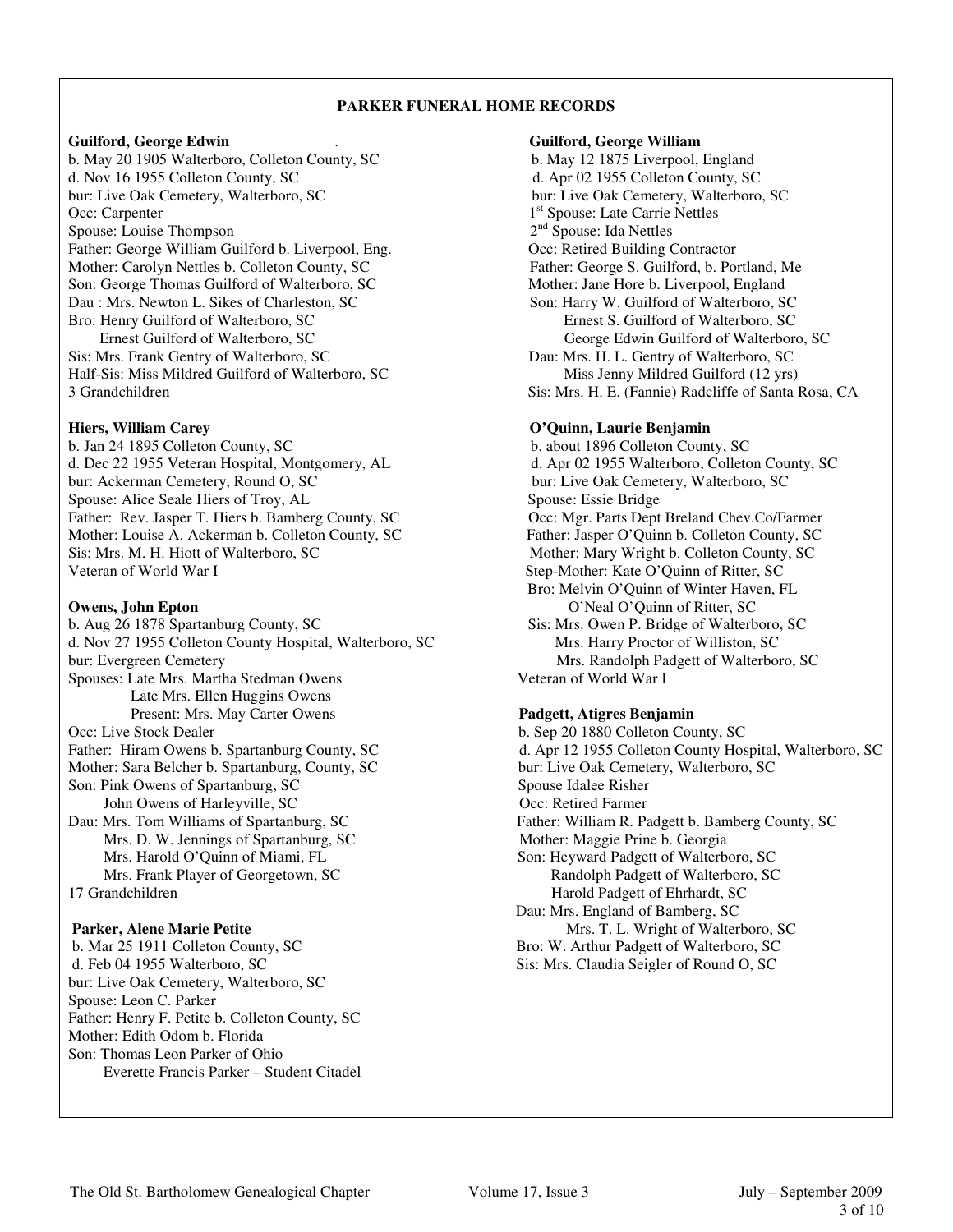## *James E. Williams Family Additions and Corrections (Volume 17 Issue 2 Apr – Jun 2009)*

*Barbara wife of Henry M. Williams was listed as 50 (not 52) in 1850 Census however just two years later her obituary in Southern Christian Advocate has her age as 70.* 

*Clarification on the name of James E. Williams (born 1825) wife as Mary "Molly" May. In 1860 Census James E. Williams was the head of the household listed at age 39, single, and occupation as Lumber getter. Living in his household was another person Jacob May age 21. In 1870 James was married to Mary and had two children Henry and Barbara . Living with James and Mary were Mary's two children from her first marriage with Mr. Cooner. They were Louellen age 12 and Henrietta age 10. In the 1880 Census Mary Williams was widowed. Based on age of eldest daughter Mary May and Mr. Cooner probably married about 1857. Henry Jacob Williams (son of Mary May and James E Williams died in 1934, his obituary listed his mother as Molsbey M. Williams.* 

*Rebecca Black wife of Molton "Mote" or "Moton" Williams died Aug 31 1885 (not Aug 31 1896).* 

*Sarah Caroline Williams daughter of Abraham Taylor Williams was born Feb 06 1867 (not 1869).* 

*Thomas Raysor Williams' Tombstone shows he was born April 5 1853 however family bible records indicate he was born April 05 1852. His obituary in the Press and Standard indicated he was 55 years of age. We believe the family bible has the correct date.* 

*Alfred W. Williams and Elizabeth Muckenfuss were married Mar 05 1840.* 

# *JAMES E. WILLIAMS FAMILY*

*Generation Four*

33. **Martha Ann Williams**, born Apr 02 1841, died Feb 28 1882. She married **Eldred Benjamin Spell**, May 27 1858 in Colleton District, SC, born Mar 09 1833, died Jul 06 1889.

- 190 i. Alfred Williams Spell, born Dec 27 1859 in SC., died Sep 18 1925 in Dorchester Co., SC, buried in Green Pond Baptist Church, Green Pond, SC, occ: Farmer. According to his death Certificate A. W. Spell was married.
- 191 ii. Sarah Elizabeth Spell, born Aug 13 1863, died Mar 31 1937.
- 192 iii. Barbara J. Spell, born Feb 19 1869, died Nov 28 1893.
- 34. **Barbara E. Williams**, born Mar 28 1846, died Mar 21 1908, buried in Bethel United Methodist Church, Ruffin, SC. According to the 1900 Census Jessie and Barbara E. Gaskins had 4 children only three living in 1900. She married **Jessie G. Gaskins**,about 1874, born Jan 18 1853 in New Bern, NC, (son of **Riley Gaskins** ) died Feb 21 1937 in Colleton Co., SC, buried in Bethel United Methodist Church, Ruffin, SC, **Jessie**: In the 1910 Census we find Jessie G. Gaskins widowed with one daughter at home she is listed as Nelley age 30. In 1920 he has married again to Susanna. They have a child Martha A. age 3 years. His second wife was Susan Anna Bowers born 1886 died 1955. (Cemeteries of Upper Colleton County, SC has Jesse Gaskins death date as Feb 21 1939, probably misread).

- *Children:*<br>193 *i.* Martha E. 1. Martha E. "Mattie" Gaskins, born Jul; of 1874 in SC., died Aug 0 1941 in Colleton Co., SC, buried in Benton-Ulmer-Bowers Cemetery, Ruffin, SC. According to the Death Certificate Mattie Gaskins Bowers was the daughter of Frank Gaskins and Cissy Williams (believe the parentage is in error) Father Jessie Gaskins who died in 1937 listed Mrs. W. O. Bowers as his daughter. Census records 1900 also list Mattie E. Gaskins as daughter to Jessie Gaskins ) Tombstone has Martha E. Bowers (see Cemeteries of Upper Colleton County, SC page 442.. She married William Oliver Bowers, born Oct 30 1878, died Dec 24 1927, buried in Benton-Ulmer-Bowers Cemetery, Ruffin, SC.
- 194 ii. Sarah E. Gaskins, born Aug of 1878 in SC..
- 195 iii. John Monroe Gaskins, born Aug 02 1882 in Colleton Co., SC, died Feb 20 1958 in Colleton Co., SC, buried in Bethel Methodist Church, Ruffin, SC, occ:Retired Farmer. He married (1) Beulah I. Hudson, born about 1893 in Colleton Co., SC, (daughter of Ransom Hudson and Fannie Priester) died Aug 18 1918 in Colleton Co., SC, buried in Bethel Methodist Church, Ruffin, SC. He married (2) Belle Edith Bailey, born May 23 1886 in Colleton Co., SC, (daughter of Frank Bailey and Pauline Polk) died Aug 17 1963 in Colleton Co., SC, buried in Bethel Methodist Church, Ruffin, SC. Belle: Cemeteries of Upper Colleton Co., SC has her death date as 1958 (this is in error).
- 35. **John Butcher Williams**, born Apr 02 1849, died Feb 10 1919, buried in John "Butch" Williams Cemetery, Colleton Co., SC, occ: Farmer. He married (1) **Emma A. Farrell**, born Apr 10 1849, (daughter of **William Ferrell** and **Mary Muckenfaus**)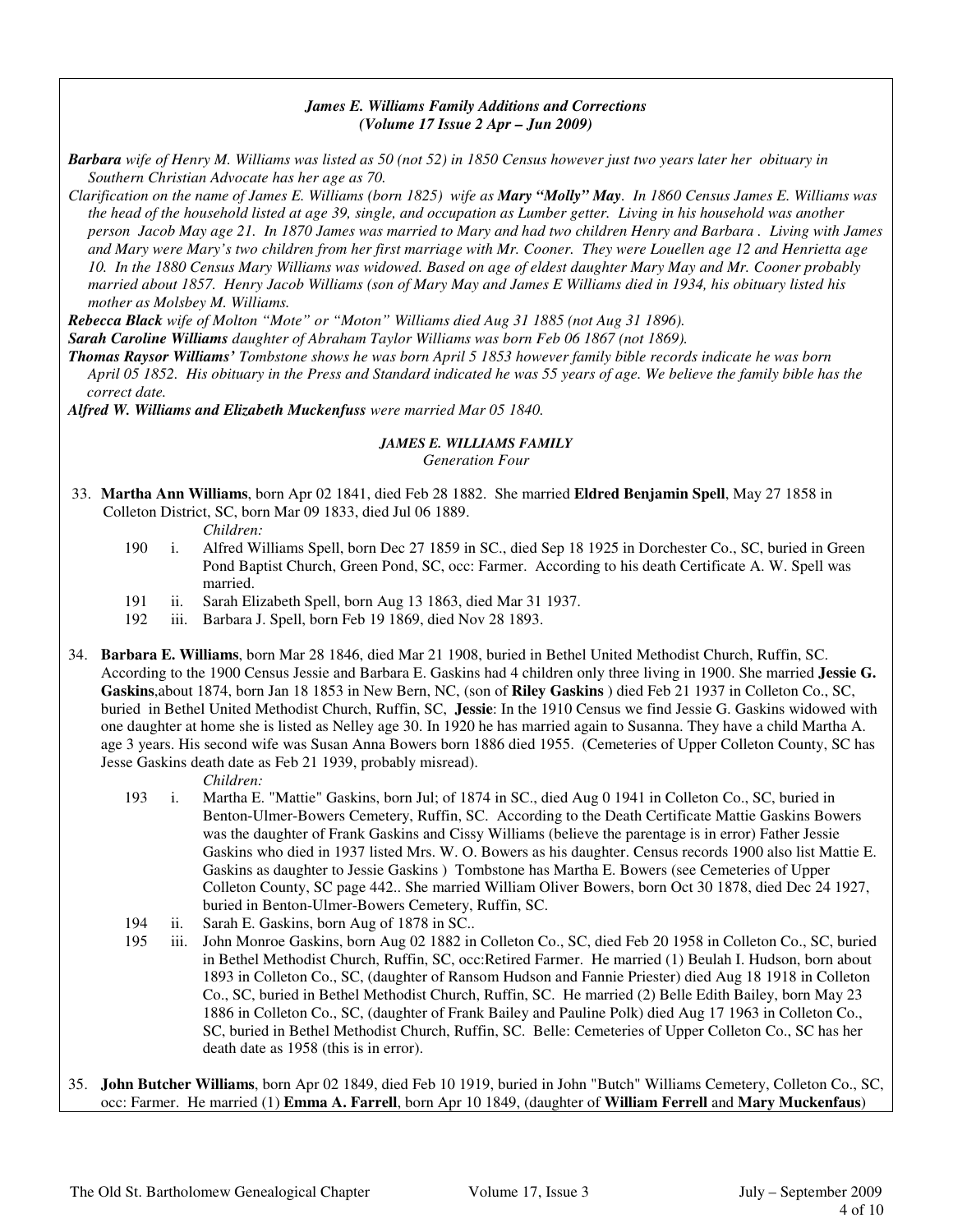died Feb 19 1905, buried in John "Butch" Williams Cemetery, Colleton Co., SC. He married (2) **Lillian Spell**, born about 1866 in Colleton Co., SC, (daughter of **Eldred Spell** and **Elizabeth Rebecca Willis**) died Apr 27 1940 in Colleton Co., SC, buried in Spell-Risher Family Cemetery, Smoaks, SC.

- *Children by Emma A. Farrell:*
- 196 i. James D. "Jimmie" Williams, born Nov of 1870 in Colleton Co., SC, died May 13 1941 in Colleton Co., SC, buried in Green Pond United Methodist Church, Smoaks, SC.
- 197 ii. Henry Pinckney "Pink" Williams, born Jul of 1873 in Colleton Co., SC, died Oct 01 1926 in Colleton Co., SC, buried in Green Pond United Methodist Church, Smoaks, SC.
- 198 iii. William B. Williams, born Jan 08 1879, died Dec 20 1900 in Colleton Co., SC. He married Effie Lee Wilson, born Jun 26 1879 in Colleton Co., SC, (daughter of Edward Wilson and Martha Cooner) died Jul 26 1941 in Colleton Co., SC.
- 199 iv. Peter Franklin "Frank" Williams, born Oct of 1883 in Colleton Co., SC, died Dec 08 1948 in Colleton Co., SC, buried in Green Pond United Methodist Church, Smoaks, SC. He married Nellie Gaskins, born about 1880 in Colleton Co., SC, died about 1925 in Colleton Co., SC, buried in Green Pond United Methodist Church, Smoaks, SC.
- 200 v. Melissa Williams, born Apr 05 1887 in Colleton Co., SC, died Aug 06 1933 in Colleton Co., SC, buried in Zion Church Cemetery, Ridgeville, SC. She married George Pooser Gaskins, born Jun 20 1878, (son of Harmond Gaskins and Sarah Canaday) died Sep 06 1971.
- 201 vi. Thomas Fletcher Williams, born May 13 1890 in Colleton Co., SC, died Mar 24 1918 in Colleton Co., SC, buried Unmarked Grave in Butcher Williams Cemetery.
- 36. **Henry Jacob "Jake" Williams**, born Mar 24 1868 in Colleton Co., SC, died Mar 17 1934 in Ruffin, Colleton Co., SC, buried in Joseph Risher (Padgett) Cemetery, Williams, SC. He married **Nancy Isabelle Carter**, born Apr 12 1874 in Colleton Co., SC, (daughter of **Hansford Duncan Carter** and **Mary Louisa "Cricket" Padgett**) died Jan 01 1959 in Roper Hospital, Charleston, SC, buried in Joseph Risher (Padgett) Cemetery, Williams, SC. **Nancy**: According to Death records of their son, Jacob Witsell Williams (see The Rice Planter Vol. 10 Summer 2 of 2002 - page 3) Jake and Nancy had B. Meric Williams of Walterboro, SC., Duncan Williams of Denmark, SC, Clinton Williams, of Ruffin, SC, and Herman Williams of Ruffin, SC, Kline Williams of Ruffin, SC and Molly Williams Fox of Walterboro, SC and Mrs. Robert Breland of Bamberg, SC and Mrs. Inez Williams Maxey of Ruffin, SC.

- 202 i. Jacob Witsell Williams, born Jul 13 1896 in Colleton Co., SC, died Dec 02 1954 in Colleton County Hospital, Walterboro, SC, buried in Live Oak Cemetery, Walterboro, SC, occ:Naval Store Operator/Farmer. He married Flora Kelly, born Jun 01 1902, died Jun 11 1981.
- 203 ii. Mollie Williams, born Aug 14 1898 in Ruffin, Colleton Co., SC, died Jun 25 1965 in Colleton Co., SC, occ: Retired School Teacher, buried in Live Oak Cemetery, Walterboro, SC. Attended Columbia College. She married Gerald F. Fox, Jun 20 1925.
- 204 iii. Barney Merick Williams, born Nov 14 1900 in Colleton Co., SC, died May 01 1975 in Colleton Regional Hospital, Walterboro, SC, buried in Live Oak Cemetery, Walterboro, SC. He married (1) Pearl Cummings, Feb 16 1924, born Oct 21 1904, died Aug 30 1940. He married (2) Verna Evelyn Carter, born Jun 30 1911 in Varnville, Hampton Co., SC, (daughter of Berry Walker Carter and Julia Mulligan) died Apr 17 1964 in Colleton Co., SC, buried in Live Oak Cemetery, Walterboro, SC, occ: School Teacher. He married (3) Mae Brabham, born Jun 20 1902 in Colleton Co., SC, (daughter of Robert Cornelius Brabham and Annie Eliza O'Quinn) died Oct 26 1986 in Richland Memorial Hospital, Columbia, SC, buried in Trinity Methodist Church, Smoaks, SC, occ: Retired School Teacher and Merchant. Mae: Previously married to George W. Morris.
- 205 iv. James Duncan Williams, born Nov 22 1902 in Colleton Co., SC, died Aug 13 1959 in Colleton Co., SC, buried in Live Oak Cemetery, Walterboro, SC, occ: Merchant. He married Kathryn Westbury.
- 206 v. George Clinton Williams, born May 04 1905 in Colleton Co., SC, died Nov 09 1962 in Colleton Co., SC. He married Josephine Brock, born Nov 05 1909 in SC., died Feb 09 1988 in Colleton Co., SC.
- 207 vi. Razmus "Klein" Williams, born Jun 5 1910 in Colleton Co., SC, died Jul 11 1977 in Colleton Regional Hospital, Walterboro, SC, buried Jul 13 1977 in Greenlawn Memorial Gardens, Walterboro, SC, occ: Retired farmer. He married Evelyn Breland, Dec 21 1939 at Home of bride, Bethel Community, Ruffin, SC, born Sep 1 1914, (daughter of James Aquilla "Quillie" Breland and Nattie Talula "Lula" Black) died Apr 19 1965 in Colleton County. Hospital, Walterboro, SC, buried in Greenlawn Memorial Gardens, Walterboro, SC, occ: Former Secretary of T. B. Stevenson, Superintendent of the Colleton County Hospital, he graduated from Ruffin High School, Ruffin, SC.
- 208 vii. Inez Williams, born Apr 11 1916 in Ruffin, Colleton Co., SC, died May 22 1997 in Trident Medical Center, Summerville, SC, buried in Joseph Risher (Padgett) Cemetery, Williams, SC, he graduated 1933 from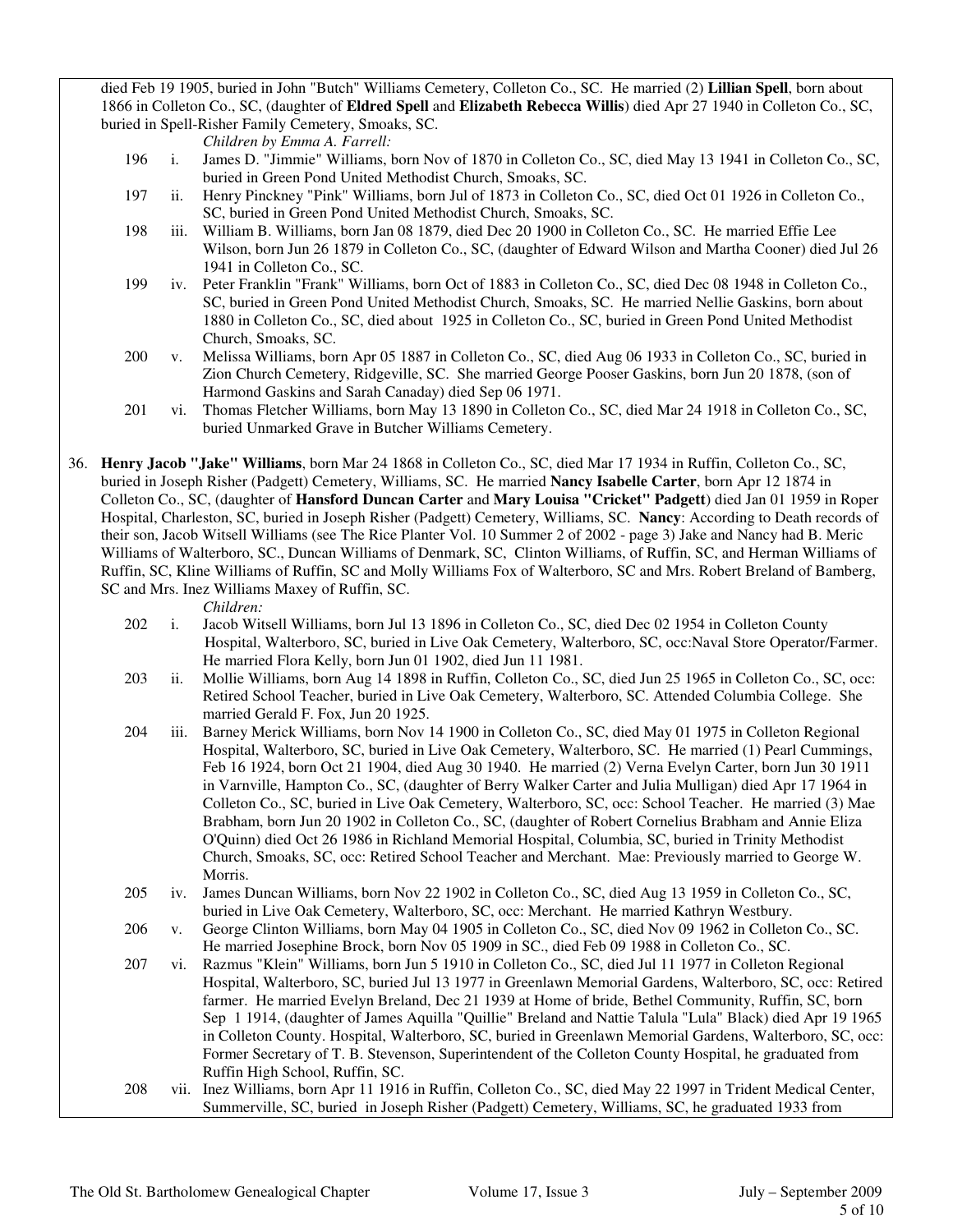Ruffin High School, Ruffin, SC. She married Ervin Joseph Maxey, Dec 01 1951 in Ruffin Methodist Church, Ruffin, SC by Rev W. R. Parker, born Jul 23 1923 in Smoaks, Colleton Co., SC, died Oct 28 1952 in Automobile Accident near Hendersonville, SC, buried in Joseph Risher (Padgett) Cemetery, Williams, SC, military: S.C. S2-USNR WWII, occ: Machine Operator. Ervin: Son of Albert G. Maxey Sr and Minnie Smith.

- 209 viii. Herman McNard Williams, born Feb 04 1908, died Jan 14 1968, buried in Joseph Risher (Padgett) Cemetery, Williams, SC.
- 210 ix. Louise Williams, born about 1914 in Colleton Co., SC. She married Robert Hamilton Breland, Apr 09 1936.
- 39. **Ella Havilah Williams**, born Jan 06 1859, died Dec 31 1894, buried in Smoaks Baptist Church, Smoaks, SC. She married **Charles English Kinsey**, Oct 20 1878, born Mar 021 1854 in Colleton Co., SC, (son of **William Kinsey** and **Harriet Ann Smoak**) died Jul 03 1913 in Colleton Co., SC, buried in Williams Town Cemetery, Williams, SC. **Charles**: Married a second time to Louvenia Olive Risher on Oct 09 1895 and had three more children.
	- *Children:*
	- 211 i. Juanita M. Kinsey, born Jul of 1879 in SC. She married A. E. Campbell.
	- 212 ii. William Kinsey, born Jan of 1882 in SC.
	- 213 iii. Charles E. Kinsey, born Mar of 1883. He married Florrye Chassereau.
	- 214 iv. Joseph M. Kinsey, born Jan of 1885 in SC. He married Jenny O'Byrnes.
	- 215 v. Junior Childs Kinsey, born Feb 22 1888 in Williams, Colleton Co., SC, died Feb 12 1958 in Williams, Colleton Co., SC. He married Pearle Ruth Strickland, Dec 31 1911, born Feb 08 1891 in Colleton Co., SC, (daughter of Paul W. Strickland and Mary M. Smith) died Jun 21 1972 in Williams, Colleton Co., SC.
	- 216 vi. Ella Havilah Kinsey, born Aug 24 1889 in Colleton Co., SC, died Mar 24 1939 in Colleton Co., SC. She married Edgar W. Goodwin, born Aug 21 1890, (son of Barney William Goodwin and Mary Ann Breland).
	- 217 vii. Francis L. Kinsey, born Jul of 1891.
- 41. **Mary Elizabeth Williams**, born Feb 06 1864 in Colleton Co., SC, died Aug 28 1933 in Savannah, Chatham Co., GA, buried in Bonaventure Cemetery, Savannah, GA. She married **Ervin "Erasmus" Kinsey**, born about 1860 in Colleton Co., SC, (son of **William Kinsey** and **Harriet Ann Smoak**) died 1936 in Savannah, Chatham County, Ga.
	-
	- *Children:*<br>218 *i.* Daughter 1. Daughter Kinsey. Living in Waycross, GA as of Aug 1933. She married W. W. Dittman.
	- 219 ii. Daughter Kinsey. Living in Savannah, GA as of Aug 1933. She married Unknown Wiseman.
	- 220 iii. J. Chandler Kinsey. Living in Natal, Brazil as of Aug 1933.<br>221 iv. Hamilton R. Kinsey. Living in Los Angles, CA as of Aug 19
	- iv. Hamilton R. Kinsey. Living in Los Angles, CA as of Aug 1933.
	- 222 v. J. W. Kinsey. Living in Washington, DC as of Aug 1933.
- 42. **Barbara K. Williams**, born Dec 22 1865, died Jul 23 1887, buried in Stokes-Byrd Family Cemetery, Bamberg Co., SC. She married **Julian Edward Byrd**, (son of **John Edmund Byrd** and **Sarah Stokes**). **Julian**: Married a second time to Minnie Lee Stokes.

- 223 i. Edward Christian Byrd, born Sep 16 1884, died Mar 18 1952, buried in Seville, FL, Graduated Carlisle Fitting School, Bamberg, SC. Living in Seville, FL as of Jun 1930. He married Helen Cade, died Sep 25 1952.
- 224 ii. Henry Sainty Byrd, born Jan 11 1886, died Aug 20 1886, buried in Stokes-Byrd Family Cemetery.
- 225 iii. Frank Allen Byrd, born Jul 08 1887 in SC, died Nov 15 1948 in Tri-County Hospital, Orangeburg, SC, buried in Branchville, SC, occ: Merchant. Frank Allen Byrd is referred to as Willie Byrd in obituary of Minnie Lee Stokes Byrd. He married Alice Warren, they divorced.
- 43. **Sarah Caroline Williams**, born Feb 06 1869 in Colleton Co., SC, died Mar 01 1933 in St Augustine, FL, buried in Evergreen Cemetery, St. Augustine, FL. She married **Barney Andrew Carter**, born Oct 17 1868 in Colleton Co., SC, died Jul 02 1908 in St Augustine, FL, buried in Joseph Koger Risher Cemetery. *Children:*
	- 226 i. Flo Carter. She married Troy Talbot Haigler.
	- 227 ii. Ione Carter.
	- 228 iii. Herbert Carter.
	- 229 iv. Barney Carter.
- 44. **Henry "Bass" Williams**, born Jun 03 1869 in Colleton Co., SC, died Mar 18 1933 in Colleton Co., SC, buried in Williams Town Cemetery, Williams, SC, occ: Farming. Henry Bass Williams and Josephine Adella "Della" Black Williams had eight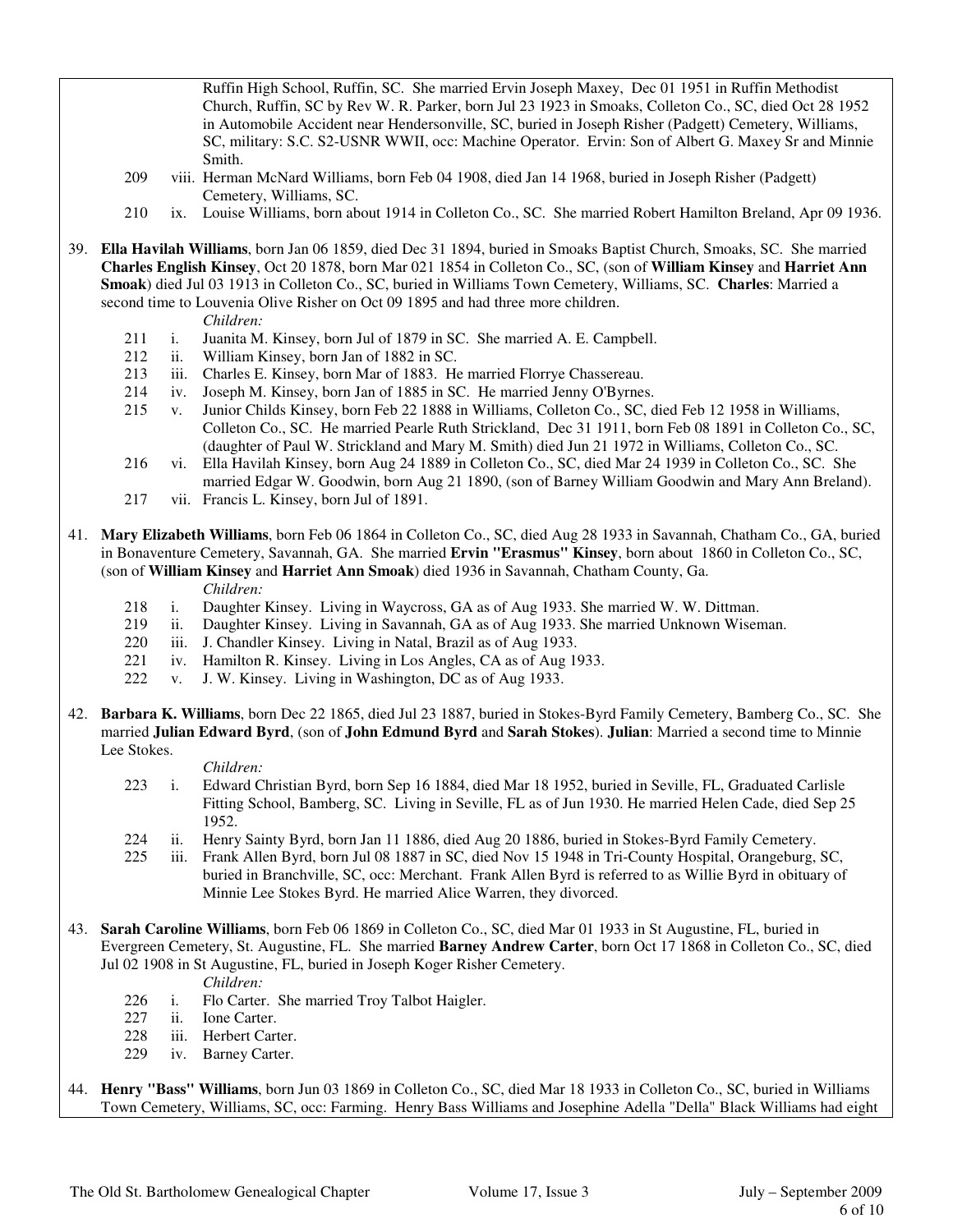children. He married **Josephine Adella "Della" Black**, Jun 21 1891, born Aug 26 1873 in Colleton Co., SC, (daughter of **Robert "Son" Black** and **Jane Selena Smith**) died Sep 04 1953 in Colleton Co., SC, buried in Williams Town Cemetery, Williams, SC.

*Children:*

- 230 i. Idella Williams, born Nov 12 1891, occ: Nurse, died Oct 06 1946, cremated in Pacific Grove, CA. Living in Detroit, Mich as of March 1933. She married Unknown Zimmerman.
- 231 ii. Mamie Ruth Williams, born Nov 22 1894, died Oct 06 1946 in Charleston, SC. Living in Charleston, SC as of March 1933. She married Martin Edwin Miley, Jun 15 1914, born Sep of 1893 in Hampton Co., SC, (son of John Josiah "Joe" Miley and Minnie Bowers).
- 232 iii. Ethel Williams, born Feb 04 1897 in Williams, Colleton Co., SC, died Oct 19 1986 in Brian Center, Columbia, SC, buried in Williams Town Cemetery, Colleton Co., SC. Living in Lodge, SC as of Mar 1933. She married Fletcher Mims Caldwell Sr, Dec 26 1915, born Sep 18 1892, (son of Thomas Huey Caldwell Sr and Susan Ann "Annie" Marsh).
- 233 iv. Robert Black Williams, born Aug 07 1902, died May 24 1964, buried in Beaufort National Cemetery, Beaufort, SC. Living in Mass. as of March 1933. He married (1) Myrtle Evelyn Reed, Nov 02 1924, born in Everett, Mass, (daughter of Frank S. Reed and Nellie Unknown) died Feb 01 1929 in Everett, Mass. He married (2) Helen Augustine Hureau, born Oct 30 1911 in Everett, Mass, (daughter of Joseph Thomas Hureau and Mary Ann Garland) died May 14 1998, buried in Beaufort National Cemetery, Beaufort, SC.
- 234 v. Henry Bass "Harry" Williams Jr, born Apr 14 1905, died Jul 20 1962, buried in Holy Cross Cemetery, Charleston, SC. Attending Charleston College in March 1933. He married Julia Smith Kennedy.
- 235 vi. Claire Williams, born Jun 23 1908, died Nov 29 1925, buried in Williams Town Cemetery, Williams, SC.
- 236 vii. Ernest Allen Williams, born May 27 1912, died Apr 17 1980, buried in Southern Memorial Park, Miami, FL. Living in Miami, FL as of March 1933. He married Mary Salzer.
- 237 viii. Harry Meredith Williams, born Mar 03 1914, died Oct 21 1960, buried in Beaufort National Cemetery, Beaufort, SC. Living in Charleston, SC as of March 1933. He married Louise Clement, Oct 22 1937 in Ruffin, Colleton Co., SC, born Jul 15 1917, (daughter of Raymond Irving Clement Sr and Audrey Ursula Garris) died Feb 04 1977, buried in Beaufort National Cemetery, Beaufort, SC.

45. **Georgetta Kathryn "Kate" Williams**, born Sep 15 1872 in Colleton Co., SC, died Sep 14 1945 in St Johns, FL, buried in Evergreen Cemetery, St. Augustine, FL. She married **Joseph Alexander "Alex" Smyly**, Dec 18 1892, born Sep 25 1871 in Ruffin, Colleton Co., SC, (son of **Charles Maxwell Smyly** and **Narcissa Rutledge "Narcissa" Stephens**) died May 23 1942 in St. Johns County, FL, buried in Evergreen Cemetery, St. Augustine, FL, occ: Operator of Turpentine Factory. *Children:*

- 238 i. Annie "Marie" Smyly, born Nov 15 1894, died Sep 14 1959, buried in St Augustine, FL. She married (1) Newton Edward Thigpen Sr. She married (2) Larry thomas Lowe.
- 239 ii. Lillie "Belle" Smyly, born Dec 25 1895 in Ruffin, Colleton Co., SC, died Dec 17 1966 in Lakeland, Fl. She married Joel Benjamin "JB" Paris Jr.
- 240 iii. Joseph Duncan "Joe" Smyly, born May 05 1898 in SC. Married and had four children.
- 241 iv. Harold Smyly, born about 1901, died about 1917, buried in Evergreen Cemetery, St Johns County, FL.
- 242 v. Vivian "Ethel" Smyly, born Jul 28 1903 in Putnam Co., FL, died Jan 30 2000 in Lakeland, Fl, buried in Lakeland Memorial Gardens Cemetery, Lakeland, FL. She married Dewey Lee Brooke.
- 243 vi. James Alexander "Alec" Smyly, born Jan 05 1906 in Florida, died about 1977, buried in Tallahassee, FL. He married Ethel Amy Temple.
- 244 vii. Kathryn "Ione" Smyly, born Feb 10 1908, died Mar 30 1981 in St Augustine, FL, buried in Evergreen Cemetery, St Johns Co., FL.
- 245 viii. Grace Bugbee Smyly, born May 16 1910 in Florida, died Apr 24 1990, buried in Memorial Gardens Cemetery, Palatka, FL. She married Charles Stephens "Steve" Smyly Jr, Aug of 1939,born Jan 17 1909, (son of Charles Stephen "Bub" Smyly and Phoebie Key Williams) died Jan 18 1961, buried in Palatka, Putnam Co., FL, occ: Owner of Fruit Farm and Store, Hastings, FL.
- 246 ix. Eunice Heda "Leda" Smyly, born Jan 22 1912 in Florida, died May 26 1980, buried in Lakeland Memorial Gardens Cemetery, Lakeland, FL.
- 46. **Frank George Williams**, born Sep 13 1871 in Colleton Co., SC, died Jun 15 1940 in St Augustine, FL, buried in Evergreen Cemetery, St. Augustine, FL, occ: Retired Naval Store Operator. He married **Martha Isabella "Mattie" Williams**, born Jan 15 1876 in Colleton Co., SC, (daughter of **Abraham English Williams** and **Isabella Padgett**) died Nov 03 1957 in St Augustine, FL.

 *Children:* 247 i. Frank M. Williams. Living in St. Augustine, FL as of June 1940.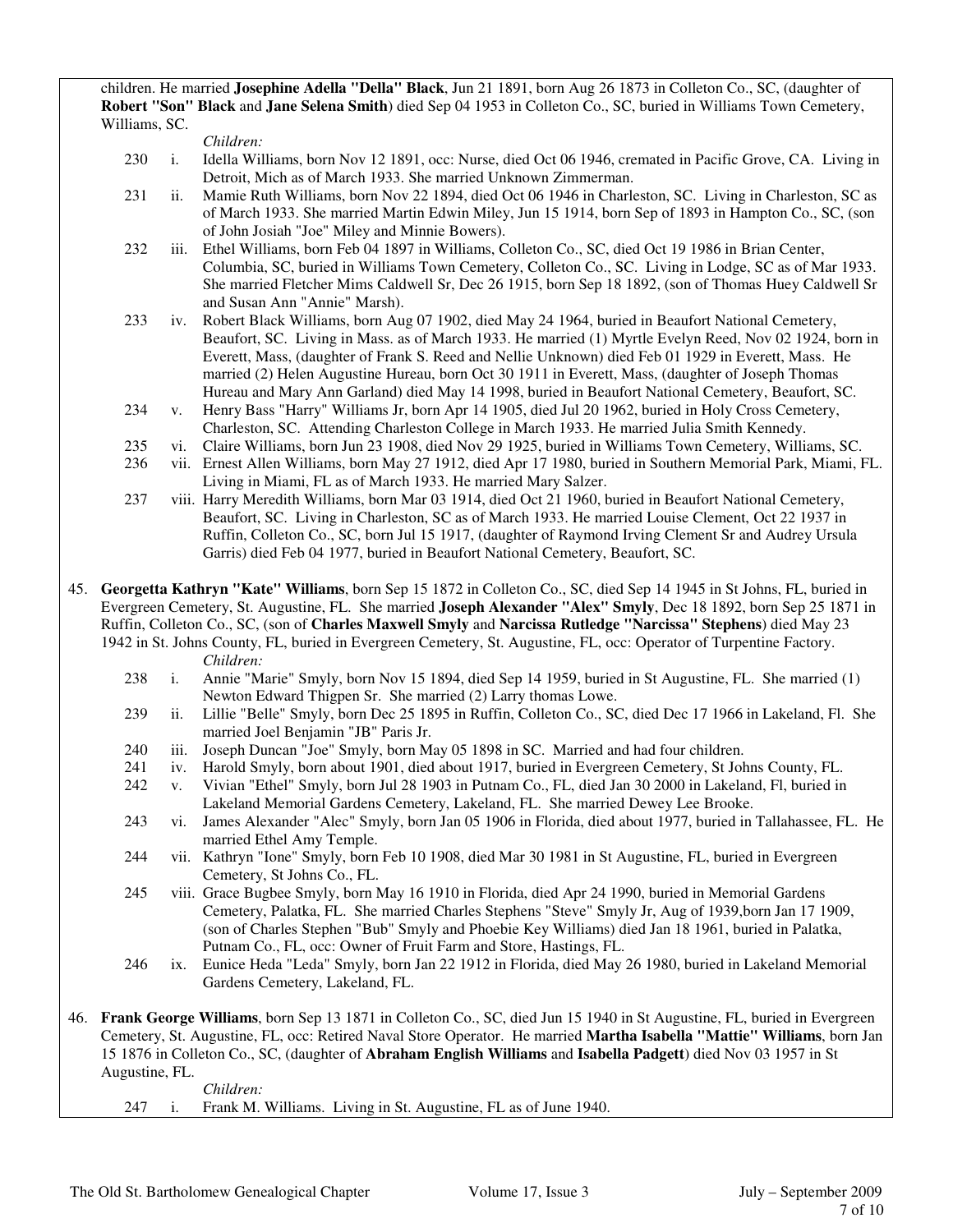- 248 ii. Jefferson Davis Williams. Living in St. Augustine, FL as of June 1940.
- 249 iii. Irwin W. Williams. Living in St. Augustine, FL as of June 1940.
- 250 iv. Edward Williams. Living in St. Augustine, FL as of June 1940.
- 251 v. Earl Williams. Living in St. Augustine, FL as of June 1940.
- 252 vi. Inez S. Williams. Living in St. Augustine, FL as of June 1940. She married Walter M. Gibson.

## 47. **Annie Marion Williams**, born Nov 27 1875 in Colleton Co., SC, died May 17 1942 in St Augustine, FL, buried in Evergreen Cemetery, St. Augustine, FL. She married **Daniel "Dan" Padgett Jr**, (son of **Daniel Padgett** and **Levicy Goodwin**) buried in Joseph Koger Risher Cemetery.

*Children:* 

- 253 i. Adelle Padgett. Living in Miami as of May 1942. She married Unknown Westmore.
- 254 ii. Daughter Padgett. Living in St. Augustine, FL as of May 1942. She married Walter Foey.
- 48. **William Benjamin RisherSr**, born Oct 22 1826, died Oct 11 1908, occ: Farmer, military: Sgt Civil War Veteran serving under Capt William Preston Appleby in Company G, 4th Regiment, SC. Volunteer Calvary, buried in Dukes Cemetery, South of St. George, SC. He married (1) **Mary "Caroline" Risher**, born May 16 1826, (daughter of **Richard Risher** and **Mary Ruth Huff**) died Sep 27 1889, buried in Dukes Cemetery, South of St. George, SC. **Mary**: Mary Caroline Risher is buied in an unmarked grave and it is possible that she may have been buried in the Richard Risher Cemetery. He married (2) **Harriet Risher**, (daughter of **Richard Risher** and **Mary Ruth Huff**) buried in Richard Risher Cemetery. **Harriet**: Previously married to Unknown Jacques. He married (3) **Margaret Clayton**.

*Children by Mary "Caroline" Risher:*

- 255 i. Angeline Risher, born Jun 25 1856, died Sep 03 1930, buried in Dukes Cemetery. She married Oren Baswell Dukes, born Oct 08 1854, died Jun 15 1939, buried in Dukes Cemetery.
- 256 ii. Jefferson Davis Risher, born May 10 1861, died May 03 1917, buried in Providence Methodist Church, Round O, SC, occ: Farmer. He married Ada Anna Hill, born Feb 12 1867 in Colleton Co., SC, (daughter of Richard Hill and Lenna Stokes) died Jul 23 1932, buried in Providence Methodist Church, Round O, SC.
- 257 iii. William Benjamin Risher Jr, born Nov 10 1863, died Aug 25 1946, buried in Dukes Cemetery, occ: Farmer/Served as Dorchester Co. Magistrate. He married Harriet Ann Elizabeth "Annie" Ackerman, Nov 26 1885, born May 02 1867, (daughter of Richard Nolley Ackerman and Elizabeth Westbury) died Dec 26 1940, buried in Dukes Cemetery.
- 51. **Martha Anne Risher**, (See marriage to number 9.)
- 52. **Elizabeth "Rebecca" Risher**, born about 1838, died about 1896. We have been researching the wife of John M. Rhoad. Ancestry.com had her name as Rebecca Smoak but individuals posting the information are not reachable for verification and others simply referenced ancestry.com with no further proof. If you examine the census records of 1880 Fish Pond District, Barnwell County, SC, you will find living in the household of John M. Road and his wife Rebecca is a niece Barbara Williams age 15. In 1870 Census Warren District, Colleton Co., SC Barbara Williams age 5 is listed as the child of Henry A. Williams and wife Martha (Martha being the sister of Rebecca Risher, wife of John M. Rhoad). Rebecca Risher and her sister Martha are daughters of Joseph Koger Risher and his wife Havilah Hamilton Williams Risher. In the South Carolina, Colleton Co., St. Bartholomew District of the 1860 Census is Joseph K. Risher and his wife, Havilah, you will find Mary age 29, Henry B. age 27, Rebecca age 21, S. Caroline age 18, Hamilton F. age11 and Mary Williams age 35, the sister of Havilah Williams. Martha is living right next door to her parents with her husband, Henry A. Williams and two of their children and with them is Martha Williams age 35, sister of Henry Williams.

 No Census is available for 1890's. Rebecca died before 1897. By 1900 Rebecca Risher's husband, John M. Rhoad had remarried. She married **John M. Rhoad**, born Dec of 1839, (son of **Richard Rhoad** and **Flora "Harriet" Byrd**) died about 1906, military: Served in Civil War.

- 258 i. J. Lessie Rhoad, born Apr 12 1871, died Jul 03 1896, buried in Sardis Cemetery, Branchville, SC. According to the obituary for Mrs. D. L. Rhoad it states that she had only been married a few months when she died. She married Daniel Linder Rhoad Sr, about 1896, born Jun 10 1869, (son of James Daniel Rhoad and Mildred Sarah Byrd) died Aug 26 1951, buried in Sardis Cemetery, Branchville, SC.
- 54. **Sarah Caroline "Carrie" Risher**, born Jul 03 1842, died Dec 06 1905, buried in Cottageville Cemetery, Cottageville, SC. She married **Benjamin Godfrey Willis**, born Feb 13 1842, died Aug 02 1904, buried in Cottageville Cemetery, Cottageville, SC, military: Capt. **Benjamin**: There are some sources who have mistakenly taken Benjamin Willis and changed his name to Benjamin Williams. Please make special note that it was Capt. Benjamin Willis who married Sarah Caroline "Carrie" Risher.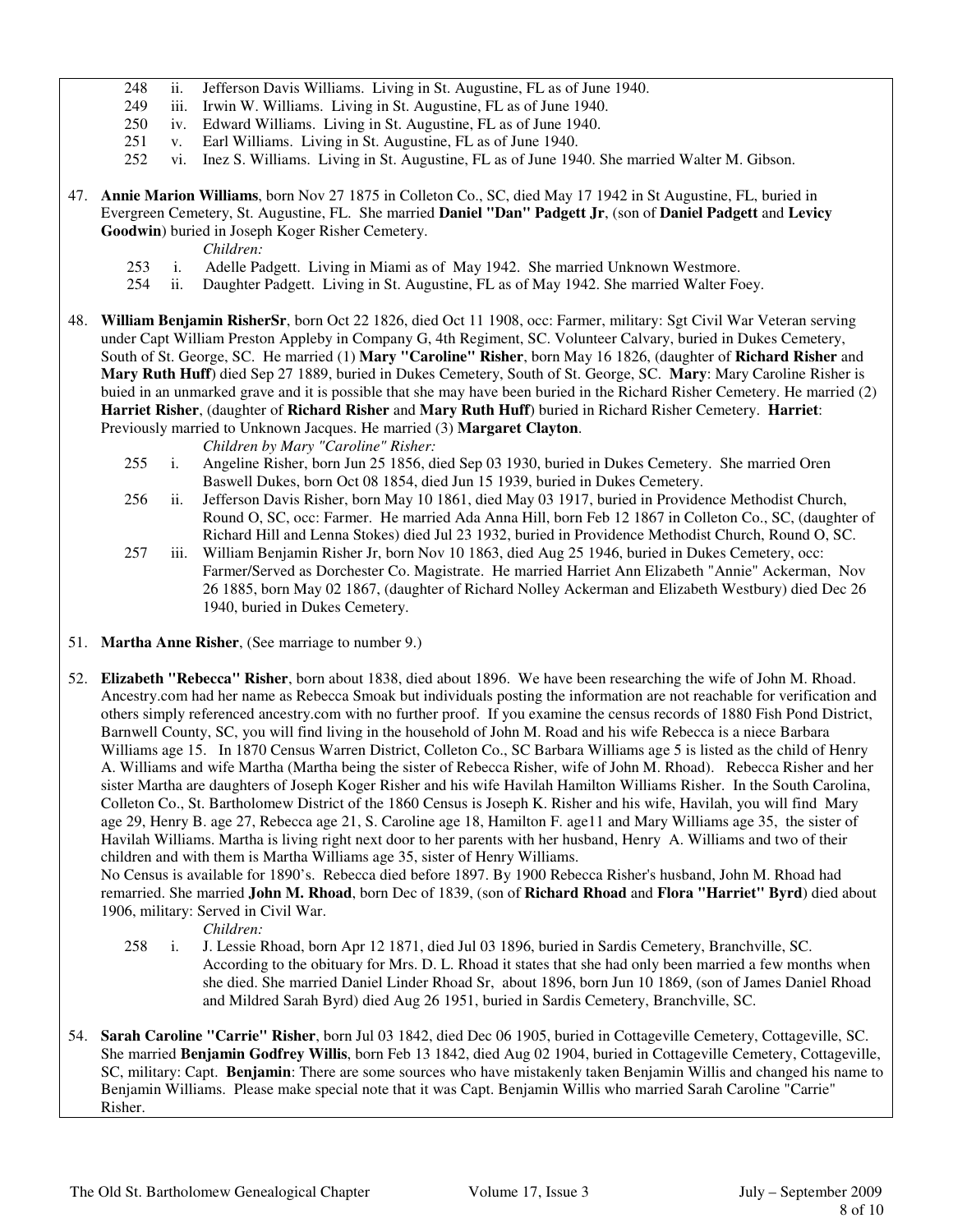*Children:*

- 259 i. R. Allen Willis, born about 1866, occ: Doctor. Living in Florida as of 1912.
- 260 ii. Mary H. Willis, born about 1867.
- 261 iii. A. English Willis, born Feb 15 1869 in Cottageville, Colleton Co., SC, died Apr 02 1912 in Greenwood, FL, buried in Greenwood Cemetery, Greenwood, FL. He married Kittie Unknown.
- 262 iv. Joseph H. Willis, born about 1872, occ: Doctor. Living in Florida as of 1912.
- 263 v. Benjamin Hillard Willis, born Jan 01 1873, died Aug 09 1939, buried in Cottageville, Colleton Co., SC. He married Mabel Thomas, born Jul 23 1879, (daughter of Maxcy Thomas and Lou McNeill) died Apr 16 1969, buried in Cottageville Cemetery, Cottageville, SC.
- 264 vi. W. Milton Willis, born about 1875. Living in Jackson Co., FL as of 1912.
- 265 vii. Thomas Stephen Willis, born Apr 06 1877 in Colleton Co., SC, died Feb 15 1943 in EsDorn Hospital, Walterboro, SC, buried in Cottageville Cemetery, Cottageville, SC. He married Margaret "Maggie" Ackerman, born Apr 20 1882 in Cottageville, Colleton Co., SC, (daughter of Henry Lawrence Ackerman and Amanda Willis) died Jul 07 1975 in Colleton County Hospital, Walterboro, SC, buried in Cottageville Cemetery, Cottageville, SC.
- 266 viii. Pauline Carrie Willis, born Apr 25 1879, died Sep 05 1886, buried in Cottageville Cemetery, Cottageville, SC.
- 267 ix. Lala G. Willis, born Sep 27 1883, died Sep 22 1970 in Charleston Co., SC, buried in Bethany Cemetery, Charleston, SC. She married Thomas R. Strickland, born 1876, died 1950 in Charleston Co., SC.
- 55. **Hamilton Franklin Risher Sr**, born about 1850, died Jan 05 1919 in Vicksburg, Miss. He married **Christiana L. "Annie" Dopson**, Dec 01 1870, born May 30 1849.

- *Children:*<br>268 i. Leonadas 268 i. Leonadas Holbroke Risher, born about 1872. Living in Port Royal, Beaufort County, SC as of 1900. He married Iffy Unknown, born Oct of 1878.
- 269 ii. Joseph Henry Risher Sr. According to the 1910 Census Joseph Henry Risher and his family was living in Philidelphia, PA. He married Eugenia Yates, born in South Carolina.
- 270 iii. Hamilton Franklin Risher Jr, born about 1877, occ: Locomotive Engineer. Living in Vicksburg, Miss. He married Gertrude Ida Eisloeffel, about 1904 in Mississippi, born about 1881 in Mississippi.
- 60. **Harriet A. Williams**, born Oct 03 1845 in Colleton Co., SC, died Jul 02 1912, buried in Joseph Risher (Padgett) Cemetery, Williams, SC. She married **John W. Campbell**, born Jun 27 1827, died Dec 04 1899, buried in Joseph Risher (Padgett) Cemetery, Williams, SC. **John**: Married Previously.

*Children:*

- 271 i. Thomas B. Campbell, born May 06 1873, died Jun 04 1899, buried in Joseph Risher (Padgett) Cemetery, Williams, SC.
- 272 ii. Infant Campbell, born Jun 18 1889, died Jun 18 1889, buried in Joseph Risher (Padgett) Cemetery, Williams, SC.
- 273 iii. Angeline R. Campbell, born Apr 16 1875, died Jan 23 1887, buried in Joseph Risher (Padgett) Cemetery, Williams, SC.
- 61. **Olivia A. Williams**, born Sep 26 1847, died Feb 18 1908, buried in Strickland Cemetery, Smoaks, SC. She married **John C. Strickland**, Oct 25 1865, born in Colleton Co., SC.

- 274 i. Abraham English Strickland, born Feb 01 1883 in Colleton Co., SC, died Feb 17 1939, buried in Bethel United Methodist Church, Ruffin, SC. He married Ida Amelia Hudson, Sep 30 1906, born Nov 16 1883, (daughter of James David Hudson and Mary Ellen Breland) died Oct 23 1966 in Colleton County Hospital, Walterboro, SC, buried in Bethel United Methodist Church, Ruffin, SC.
- 275 ii. William W. Strickland, born Jun 03 1885 in Colleton County, SC, died Jan 13 1949 in Colleton County Hospital, Walterboro, SC, buried in Live Oak Cemetery, Walterboro, SC, occ: Farmer. He married Jessie Lee Smoak, Jan 13 1916, born Nov 06 1895 in Colleton Co., SC, (daughter of James Madison Smoak and Hiburnia Elminia Smith) died Nov 30 1975 in Aiken Nursing Home, Aiken, SC, buried in Live Oak Cemetery, Walterboro, SC, occ: Retired Nurse.